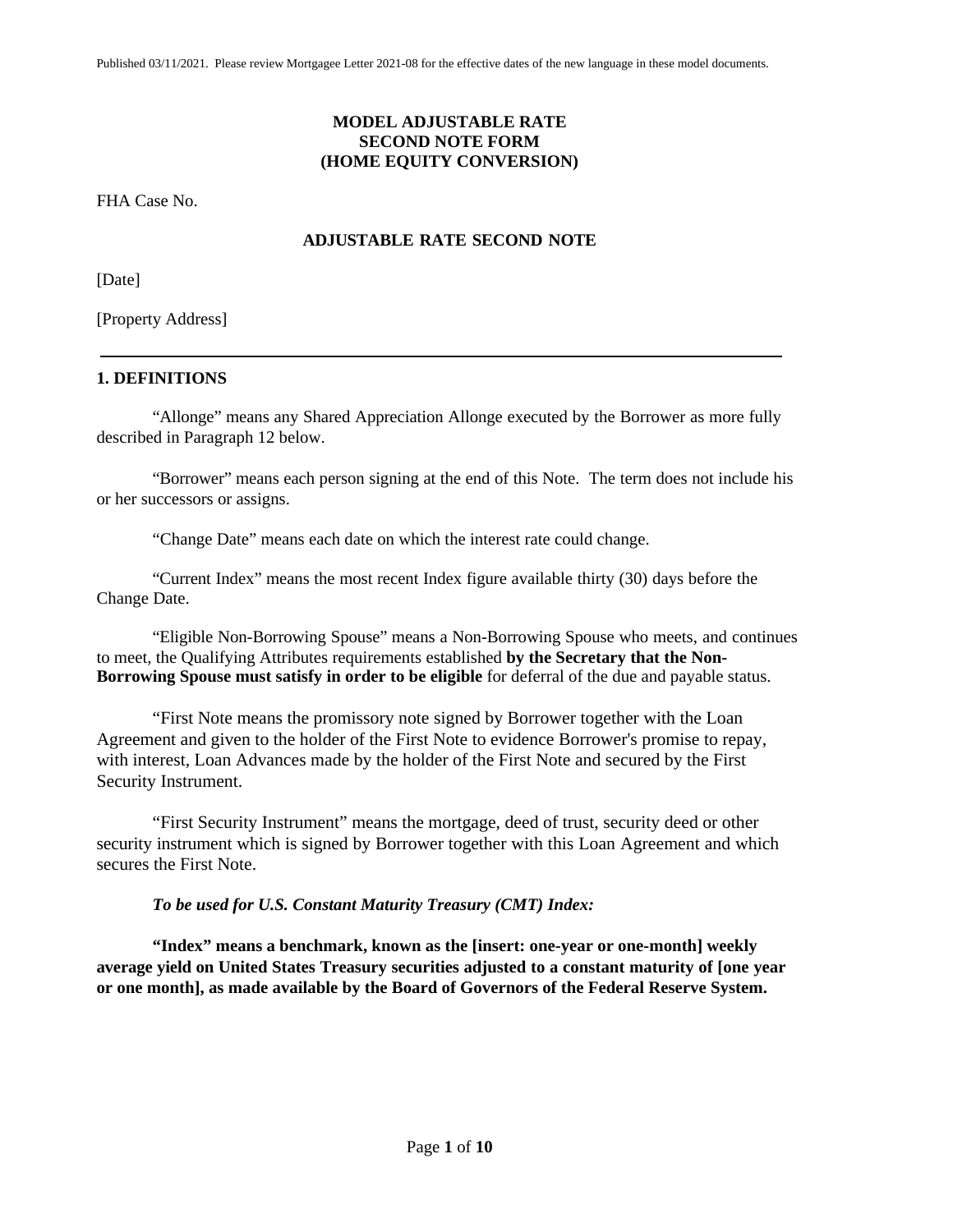### *To be used for* **Secured Overnight Financing Rate (***SOFR) Index:*

## **"Index" means a benchmark, known as the 30-day average rate SOFR index. The Index is currently published in, or on the website of the Federal Reserve Bank of New York.**

"Ineligible Non-Borrowing Spouse" means a Non-Borrowing Spouse who does not meet the Qualifying Attributes requirements **established by the Secretary that the Non-Borrowing Spouse must satisfy in order to be eligible** for deferral of the due and payable status.

"Loan Agreement" means the Home Equity Conversion Mortgage Adjustable Rate Loan Agreement dated \_\_\_\_\_\_\_, 20 \_\_ by and between the Borrower and holder of the First Note.

"Non-Borrowing Spouse" means the spouse [Name], as determined by the law of the state in which the spouse [Name] and Borrower [Name] reside or the state of celebration, of the Borrower [Name] at the time of closing and who is not a Borrower.<sup>i</sup>

### **"Note" means this Adjustable Rate Second Note executed by the Borrower.**

"Property" means Borrower's property identified in the Security Instrument.

"Property Address" means the address provided above.

"Qualifying Attributes" means those requirements established by the Secretary that the Non-Borrowing Spouse must satisfy in order to be eligible for deferral of the due and payable status.

"Secretary" or "Lender" means the Secretary of Housing and Urban Development or his or her authorized representatives.

"Security Instrument" or "Second Security Instrument" means the mortgage, deed of trust, security deed or other security instrument which is signed by Borrower together with the Loan Agreement and which secures the amounts advanced under this Note.

### **2. BORROWER'S PROMISE TO PAY; INTEREST**

In return for amounts to be advanced by Lender to or for the benefit of Borrower under the terms of the Loan Agreement, Borrower promises to pay to the order of Lender a principal amount equal to the sum of all Loan Advances made under the Loan Agreement with interest. Interest will be charged on unpaid principal until the full amount of principal has been paid. **The Borrower will pay interest at a [yearly/monthly] rate of**  $\%$ . The interest rate may change in accordance with Paragraph 5 of this Note. **The interest rate required by Paragraph 5 of this Note is the rate the Borrower will pay both before and after any default described in Paragraph 7 of this Note.**  Accrued interest shall be added to the Principal Balance as a Loan Advance at the end of each month.

### **3. PROMISE TO PAY SECURED**

Borrower's promise to pay is secured by the Security Instrument. The Security Instrument protects the Lender from losses which might result if Borrower defaults under this Note. Borrower also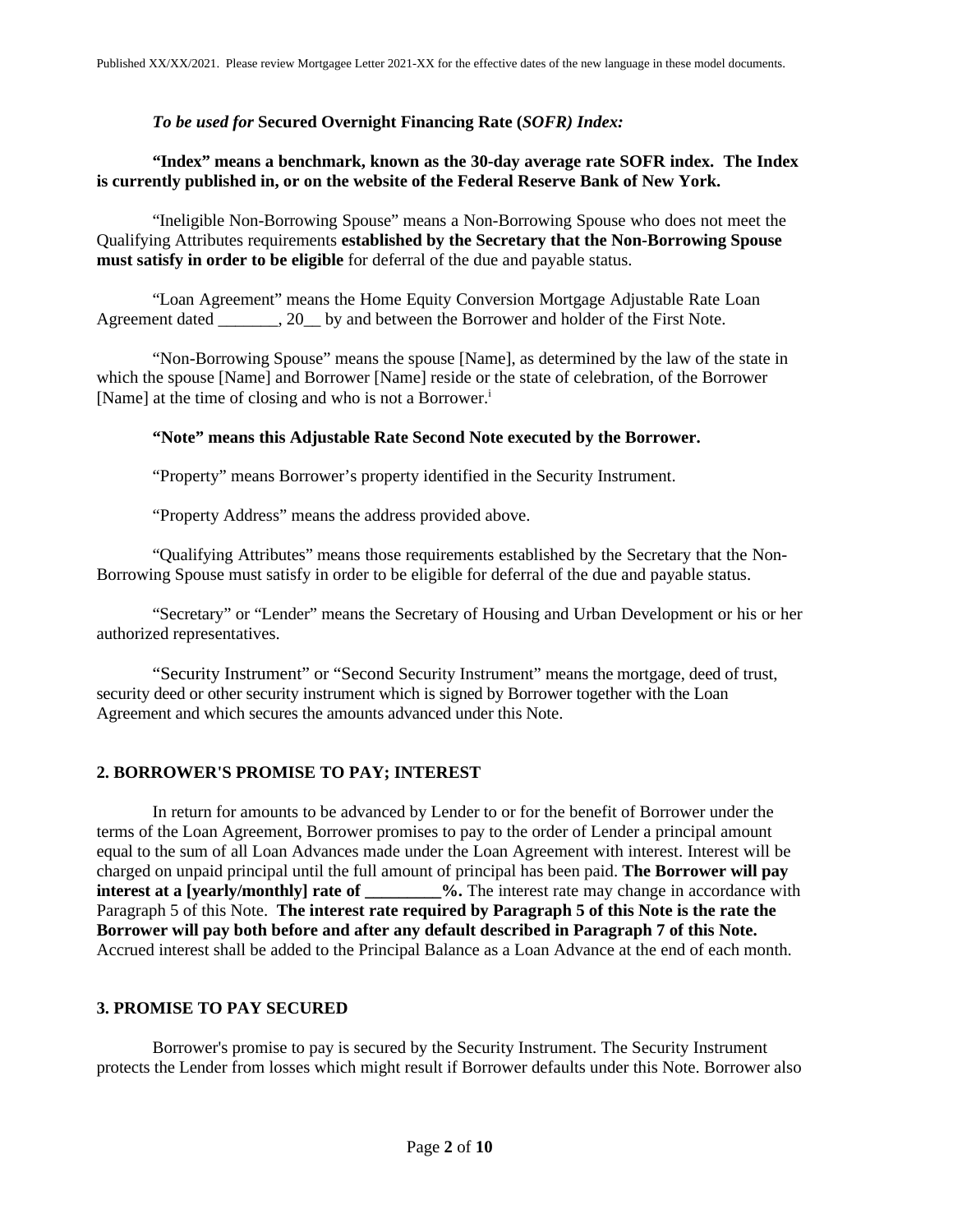executed a First Security Instrument and First Note when the Second Security Instrument and this Note were executed.

## **4. MANNER OF PAYMENT**

- (A) Time. Borrower shall pay all outstanding principal and accrued interest to Lender upon receipt of a notice by Lender requiring immediate payment in full, as provided in Paragraph 7 of this Note.
- (B) Place. Payment shall be made at the Office of the Housing-FHA Comptroller, Director of Mortgage Insurance Accounting and Servicing, 451 7th Street, S.W., Washington, DC 20410, or any such other place as Lender may designate in writing by notice to Borrower.
- (C) Limitation of Liability. Borrower shall have no personal liability for payment of the debt. Lender shall enforce the debt only through sale of the Property.

# **5. INTEREST RATE CHANGES**ii

- (A) Change Date. The interest rate may change on the first day of \_\_\_\_\_\_\_, 20\_\_, and on that day of each succeeding year.
- (B) The Index. Beginning with the first Change Date, the **adjustable** interest rate will be based on an Index **that is calculated by an administrator (the "Administrator") and approved by HUD**. **The Lender must use the most Current Index value available before each Change Date, provided that if the Current Index is less than zero**, **then the Current Index will be deemed to be zero for purposes of calculating the Borrower's interest rate.**

If the Index is no longer available, **it will be replaced in accordance with Paragraph 5(G) below.**

(C) Calculation of Interest Rate Changes. Before each Change Date, **the** Lender will calculate **the Borrower's** new interest rate by adding \_\_\_\_\_\_\_\_\_\_\_ percentage points **(\_\_%) (the "Margin")** to the **Current** Index. **The Lender will then round the result of the Margin plus the Current Index to the nearest one-eighth of one percentage point (0.125%).** Subject to the limits stated in Paragraph 5(D) of this Note, this **rounded** amount will be the **Borrower's** new interest rate until the next Change Date.

**The Lender will then determine the amount that would be sufficient to repay the unpaid principal that the Borrower is expected to owe when the mortgage becomes due and payable.**

(D) Limits on Interest Rate Changes. The interest rate **the Borrower is required to pay at the first Change Date** will never increase or decrease by more than [\_\_\_ percentage points (\_\_**\_%)**] on any single Change Date. **Thereafter, the Borrower's adjustable** interest rate will never be more than [\_\_\_\_\_\_\_\_ percentage points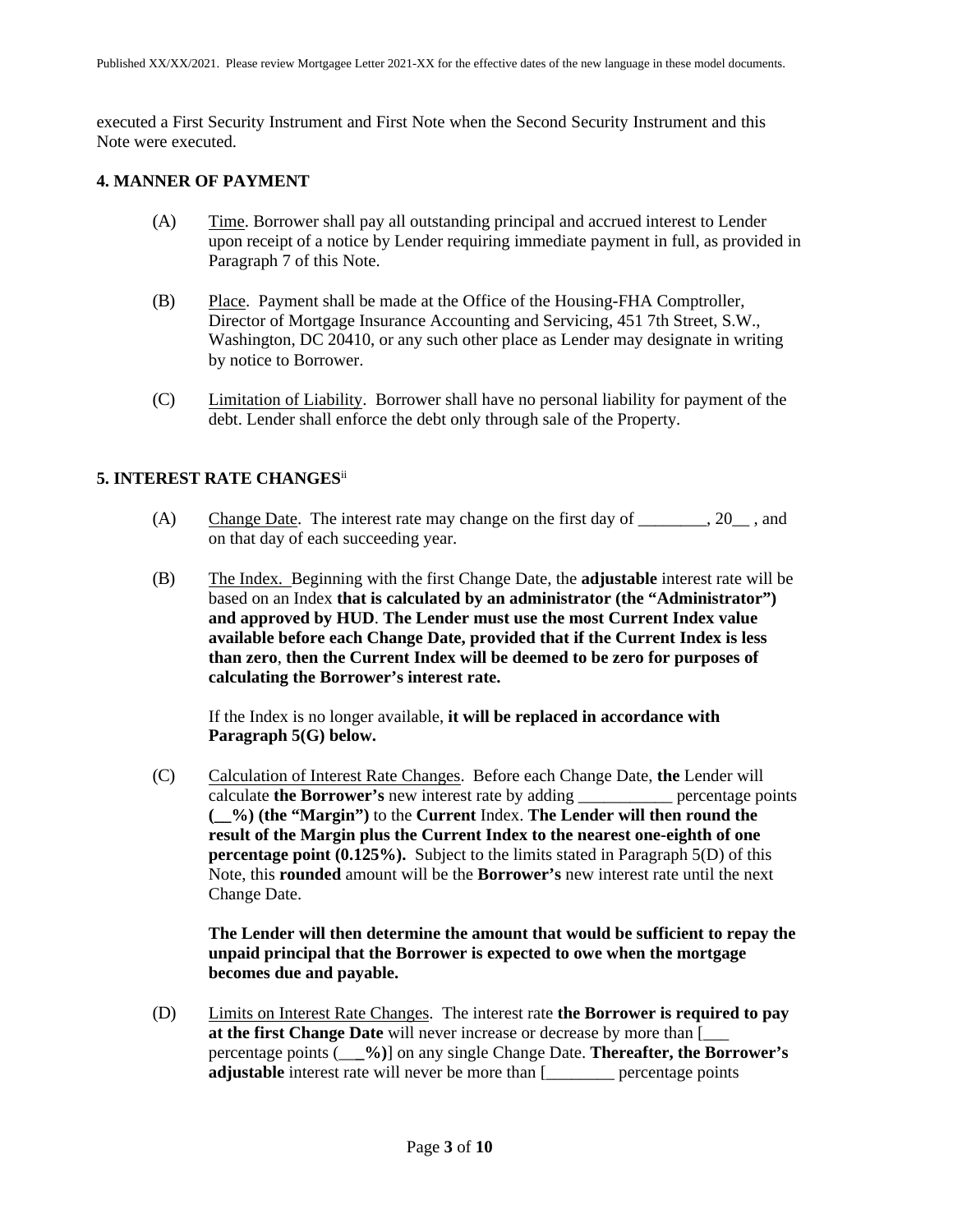(\_\_**\_%)**] higher or lower than the initial interest rate stated in Paragraph 2 of this Note.

- (E) Notice of Changes. Lender will give notice to Borrower of any change in the interest rate. The notice must be given at least twenty-five (25) days before the new interest rate takes effect, and must set forth (i) the date of the notice, (ii) the Change Date, (iii) the old interest rate, (iv) the new interest rate, (v) the Current Index and the date it was published, (vi) the method of calculating the adjusted interest rate, and (vii) any other information which may be required by law from time to time.
- (F) Effective Date of Changes. A new interest rate calculated in accordance with paragraphs 5(C) and 5(D) of this Note will become effective on the Change Date, unless the Change Date occurs less than twenty-five (25) days after Lender has given the required notice. If the interest rate calculated in accordance with Paragraphs  $5(C)$ and 5(D) of this Note decreased, but Lender failed to give timely notice of the decrease and applied a higher rate than the rate which should have been stated in a timely notice, then Lender shall recalculate the Principal Balance owed under this Note so it does not reflect any excessive interest.

### **(G) Replacement Index**

**The Index is deemed to be no longer available and will be replaced if any of the following events (each, a "Replacement Event") occur: (i) the Administrator has permanently or indefinitely stopped providing the Index to the general public; (ii) the Administrator or its regulator issues an official public statement that the Index is no longer reliable or representative; or (iii) HUD removes the Index as an approved index for adjustable rate Home Equity Conversion Mortgages.**

**If a Replacement Event occurs, the Lender will select a new index (the "Replacement Index"), which must be one of the indices approved by HUD at the time of a Replacement Event.**

**The Replacement Index, if any, will be operative immediately upon a Replacement Event and will be used to determine the Borrower's interest rate on Change Dates that are more than 25 days after a Replacement Event. The Index could be replaced more than once during the term of the Note, but only if another Replacement Event occurs. After a Replacement Event, all references to the "Index" shall be deemed to be references to the "Replacement Index".**

**The Lender will also give the Borrower notice of the Replacement Index, if any, and such other information required by applicable law and regulation.**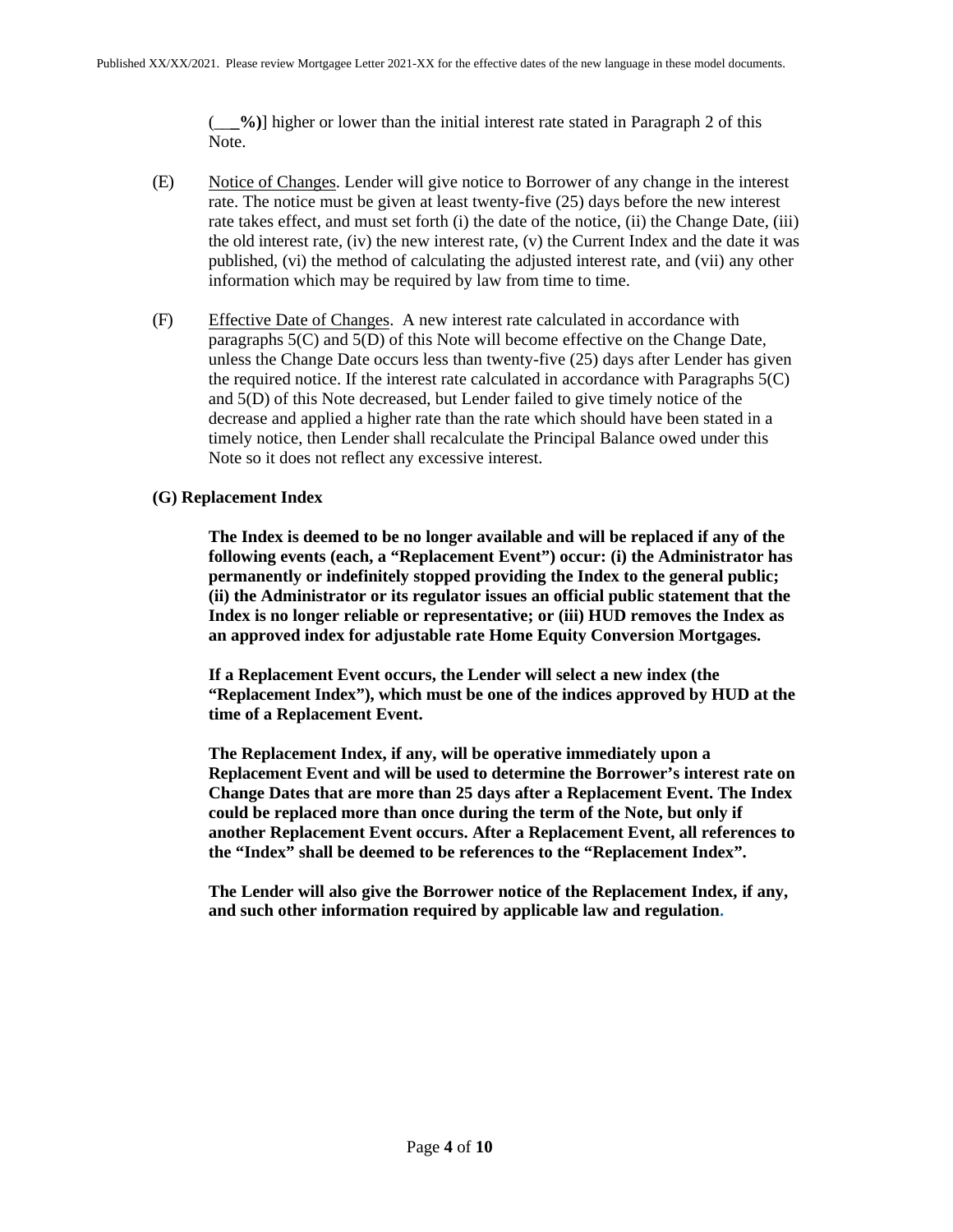### **6. BORROWER'S RIGHT TO PREPAY**

A Borrower receiving monthly payments under the Loan Agreement has the right to pay the debt evidenced by this Note, in whole or in part, without charge or penalty. Any amount of debt prepaid will first be applied to reduce the Principal Balance of this Note and then to reduce the Principal Balance of the First Note.

All prepayments of the Principal Balance shall be applied by Lender as follows:

First, to that portion of the Principal Balance representing aggregate payments for mortgage insurance premiums;

Second, to that portion of the Principal Balance representing aggregate payments for servicing fees;

Third, to that portion of the Principal Balance representing accrued interest due under the Note; and

Fourth, to the remaining portion of the Principal Balance.

A Borrower may specify whether a prepayment is to be credited to that portion of the Principal Balance representing monthly payments or the line of credit. If Borrower does not designate which portion of the Principal Balance is to be prepaid, Lender shall apply any partial prepayments to an existing line of credit or create a new line of credit.

## **7. IMMEDIATE PAYMENT IN FULL**

### (A) Death.

- (i) Except as provided in Paragraph 7(A)(ii), Lender may require immediate payment in full of all outstanding principal and accrued interest if a Borrower dies and the Property is not the Principal Residence of at least one surviving Borrower.
- (ii) Deferral of Due and Payable Status. Lender may not require immediate payment in full of all outstanding principal and accrued interest if a Non-Borrowing Spouse identified in this Note qualifies as an Eligible Non-Borrowing Spouse and provided the following conditions are, and continue to be, met:
	- (a) Such Eligible Non-Borrowing Spouse remained the spouse of the Borrower, identified in this Note for the duration of the Borrower's lifetime;
	- (b) Such Eligible Non-Borrowing Spouse has occupied, and continues to occupy, the Property as [his/her] Principal Residence;
	- (c) Such Eligible Non-Borrowing Spouse has established legal ownership or other ongoing legal right to remain in the Property;
	- (d) All other obligations of the Borrower under this Note, the Loan Agreement and the Security Instrument continue to be satisfied; and
	- (e) This Note is not eligible to be called due and payable for any other reason.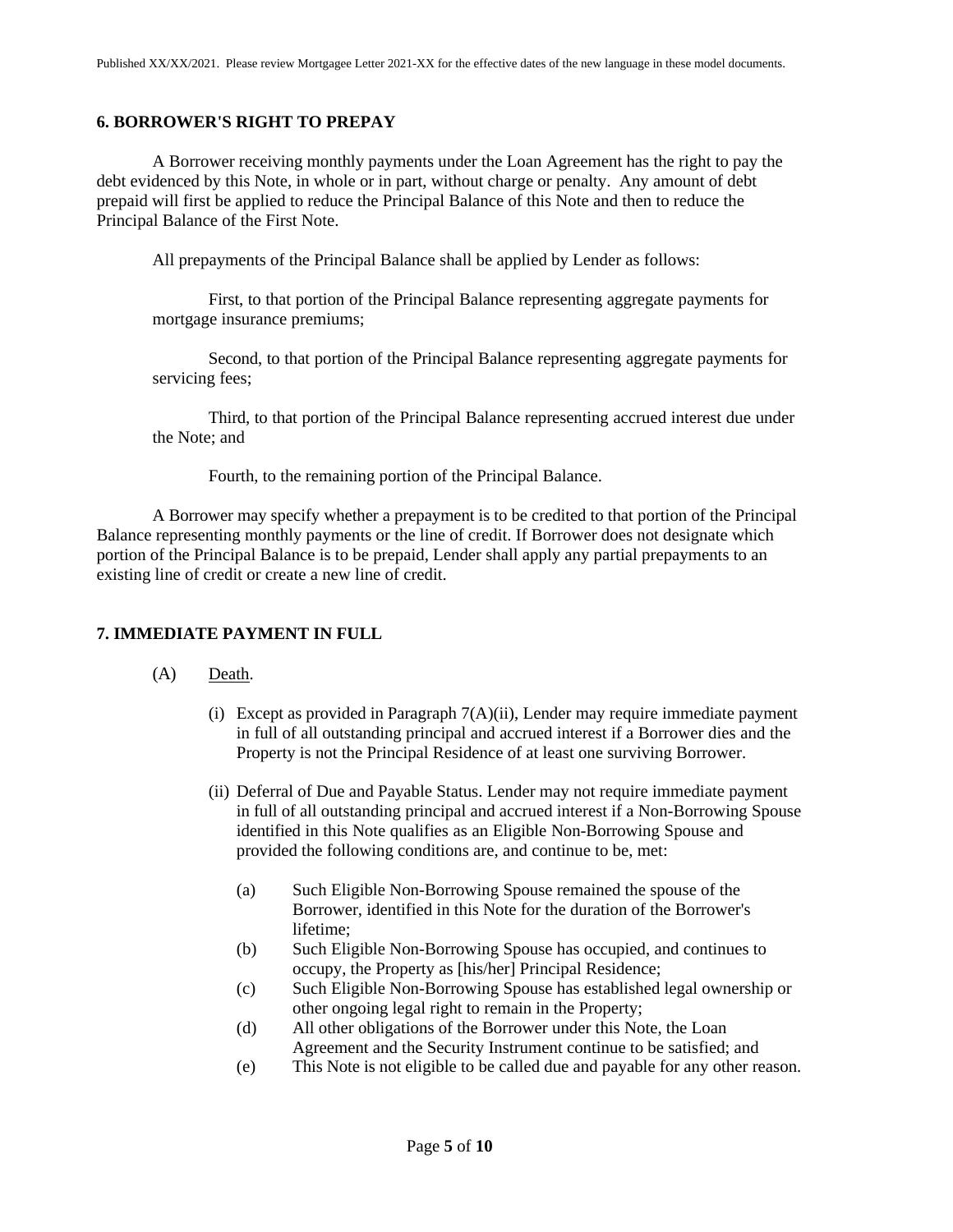This sub-paragraph (ii) is inapplicable or null and void if an Eligible Non-Borrowing Spouse is or becomes an Ineligible Non-Borrowing Spouse at any time. Further, during a deferral of the due and payable status, should any of the conditions for deferral cease to be met such a deferral shall immediately cease and the Note will become immediately due and payable in accordance with the provisions of Paragraph 7(A)(i) of this Note.

- (B) Sale. Lender may require immediate payment in full of all outstanding principal and accrued interest if a Borrower conveys all of his or her title to the Property and no other Borrower retains title to the Property in fee simple or on a leasehold interest as set forth in 24 CFR 206.45(a). A deferral of due and payable **status** is not permitted when a Lender requires immediate payment under this Paragraph.
- (C) Other Grounds. Lender may require immediate payment in full of all outstanding principal and accrued interest, upon approval of the Secretary, if:
	- (i) The Property ceases to be the Principal Residence of a Borrower for reasons other than death and the Property is not the Principal Residence of at least one other Borrower; or
	- (ii) For a period of longer than twelve (12) consecutive months, a Borrower fails to occupy the Property because of physical or mental illness and the Property is not the Principal Residence of at least one other Borrower; or
	- (iii)An obligation of the Borrower under the Security Instrument is not performed.

A deferral of due and payable status is not permitted when a Lender requires immediate payment in full under Paragraph 7(C).

- (D) Payment of Costs and Expenses. If Lender has required immediate payment in full as described above, the debt enforced through sale of the Property may include costs and expenses, including reasonable and customary attorney's fees, associated with enforcement of this Note to the extent not prohibited by applicable law. Such fees and costs shall bear interest from the date of disbursement at the same rate as the principal of this Note.
- (E) Trusts. Conveyance of a Borrower's interest in the Property to a trust which meets the requirements of the Secretary, or conveyance of a trust's interests in the Property to a Borrower, shall not be considered a conveyance for purposes of this Paragraph. A trust shall not be considered an occupant or be considered as having a Principal Residence for purposes of this Paragraph.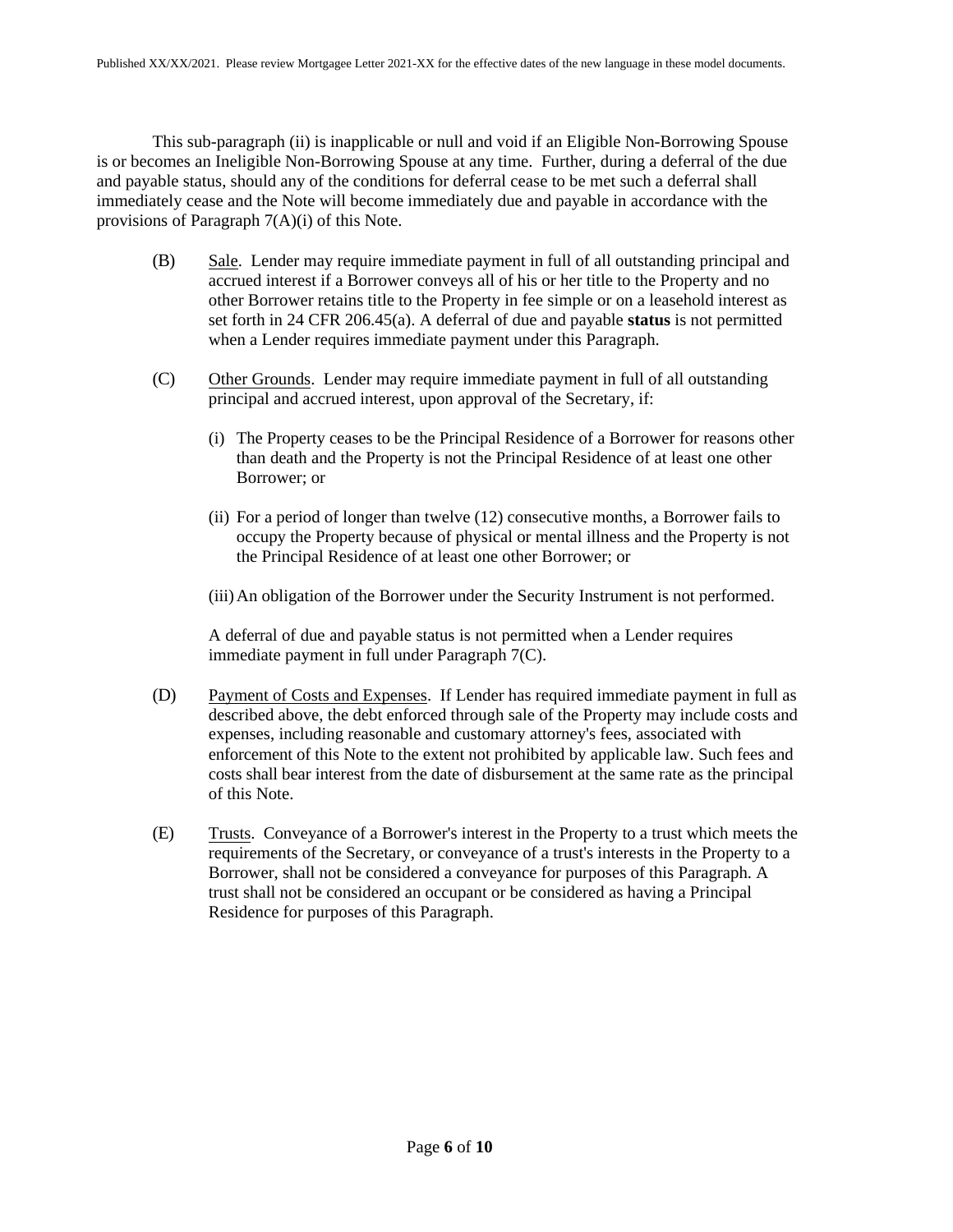### **8. WAIVERS**

Borrower waives the rights of Presentment and Notice of Dishonor. "Presentment" means the right to require Lender to demand payment of amounts due. "Notice of Dishonor" means the right to require Lender to give notice to other persons that amounts due have not been paid.

### **9. GIVING OF NOTICES**

Unless applicable law requires a different method, any notice that must be given to Borrower under this Note will be given by delivering it or by mailing it by first class mail to Borrower at the Property Address above or at a different address if Borrower has given the Secretary a notice of Borrower's different address.

Any notice to a Non-Borrowing Spouse provided for under this Note will be given by delivering it or by mailing it by first class mail unless applicable law requires use of another method. The notice shall be directed to the Property Address.

Any notice that must be given to the Secretary under this Note will be given by first class mail to the HUD **Homeownership Center** with jurisdiction over the Property or any other address designated by the Secretary.

#### **10. OBLIGATIONS OF PERSONS UNDER THIS NOTE**

If more than one person signs this Note, each person is fully obligated to keep all of the promises made in this Note. Lender may enforce its rights under this Note only through sale of the Property.

### **11. RELATIONSHIP TO FIRST NOTE**

- (A) Second Note. Because Borrower will be required to repay amounts which the Secretary may make to or on behalf of Borrower pursuant to Section  $255(i)(1)(A)$  of the National Housing Act and the Loan Agreement, the Secretary has required Borrower to grant this Note to the Secretary.
- (B) Relationship of Secretary Payments to First Note. Payments made by the Secretary shall be included in the debt due under this Note unless:
	- (i) The First Note is assigned to the Secretary; or
	- (ii) The Secretary accepts reimbursements by the Lender for all payments made by the Secretary.

If the circumstances described in (i) or (ii) occur, then all payments by the Secretary, including interest on the payments, shall be included in the debt under the First Note.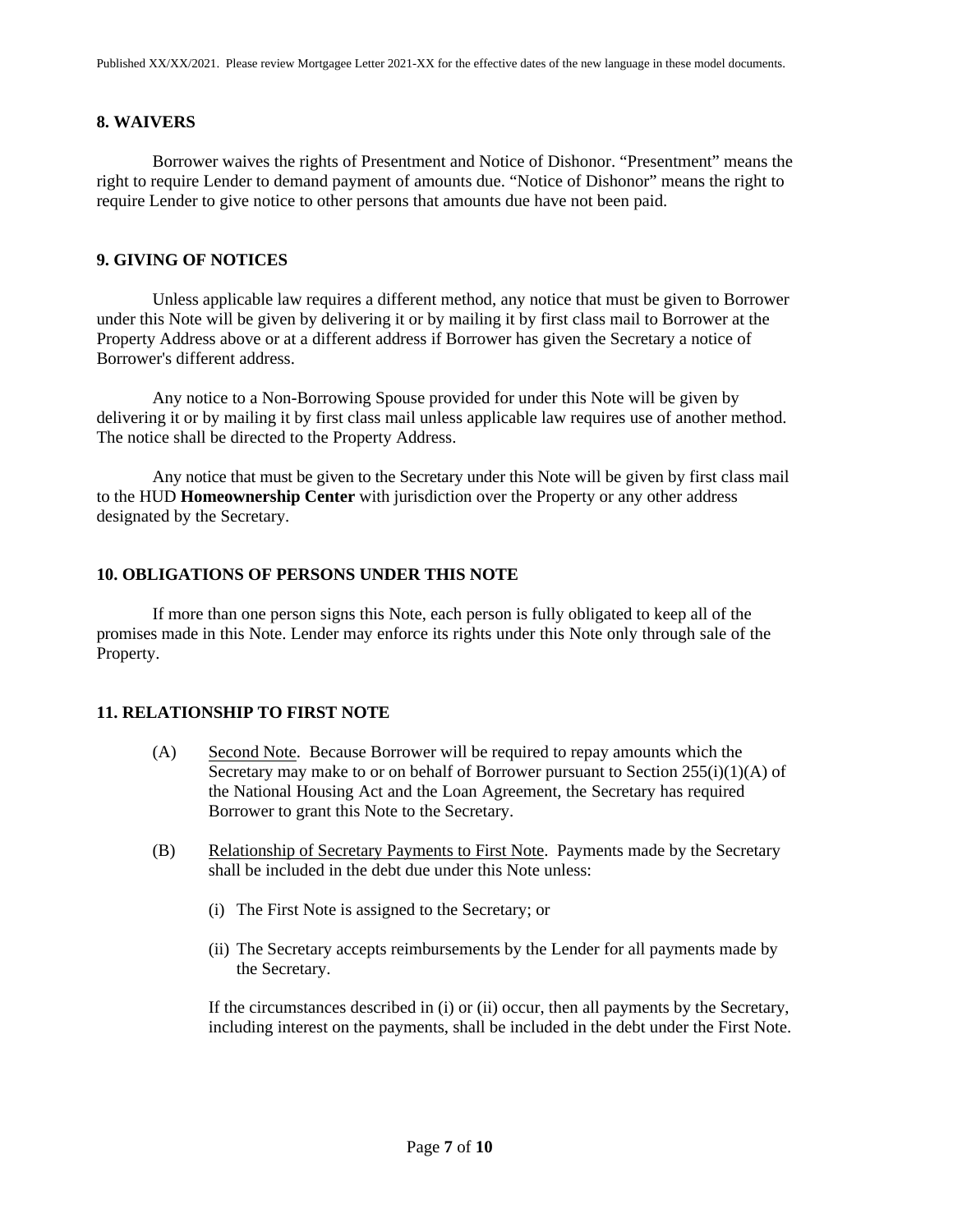(C) Notice of Interest Rate Adjustments. Borrower agrees that as long as the holder of the First Note continues to make Loan Advances, any notice of interest rate adjustment given to Borrower under Paragraph 5(E) of the First Note shall also be considered to be notice to Borrower under Paragraph 5(E) of this Note, so that the same interest rate shall apply for the First Note and this Note.

### **12. SHARED APPRECIATIONiii**

If Borrower has executed an Allonge, the covenants of the Allonge shall be incorporated into and supplement the covenants of this Note as if the Allonge were a part of this Note.

### **13. THIRD-PARTY BENEFICIARY.**

Except as set forth in Paragraph  $7(A)(ii)$  and only for an Eligible Non-Borrowing Spouse, this Note does not and is not intended to confer any rights or remedies upon any person other than the parties. Borrower agrees that it is not a third-party beneficiary to the Contract of Insurance between HUD and Lender.

## **14. SUCCESSORS AND ASSIGNS**

Notwithstanding anything to the contrary herein, upon the death of the last surviving Borrower, the Borrower's successors and assigns will be bound to perform Borrower's obligations under this Note.

## **15. CAPITALIZED TERMS.**

Capitalized terms not defined in this Note shall have the meanings ascribed to them in the Loan Agreement.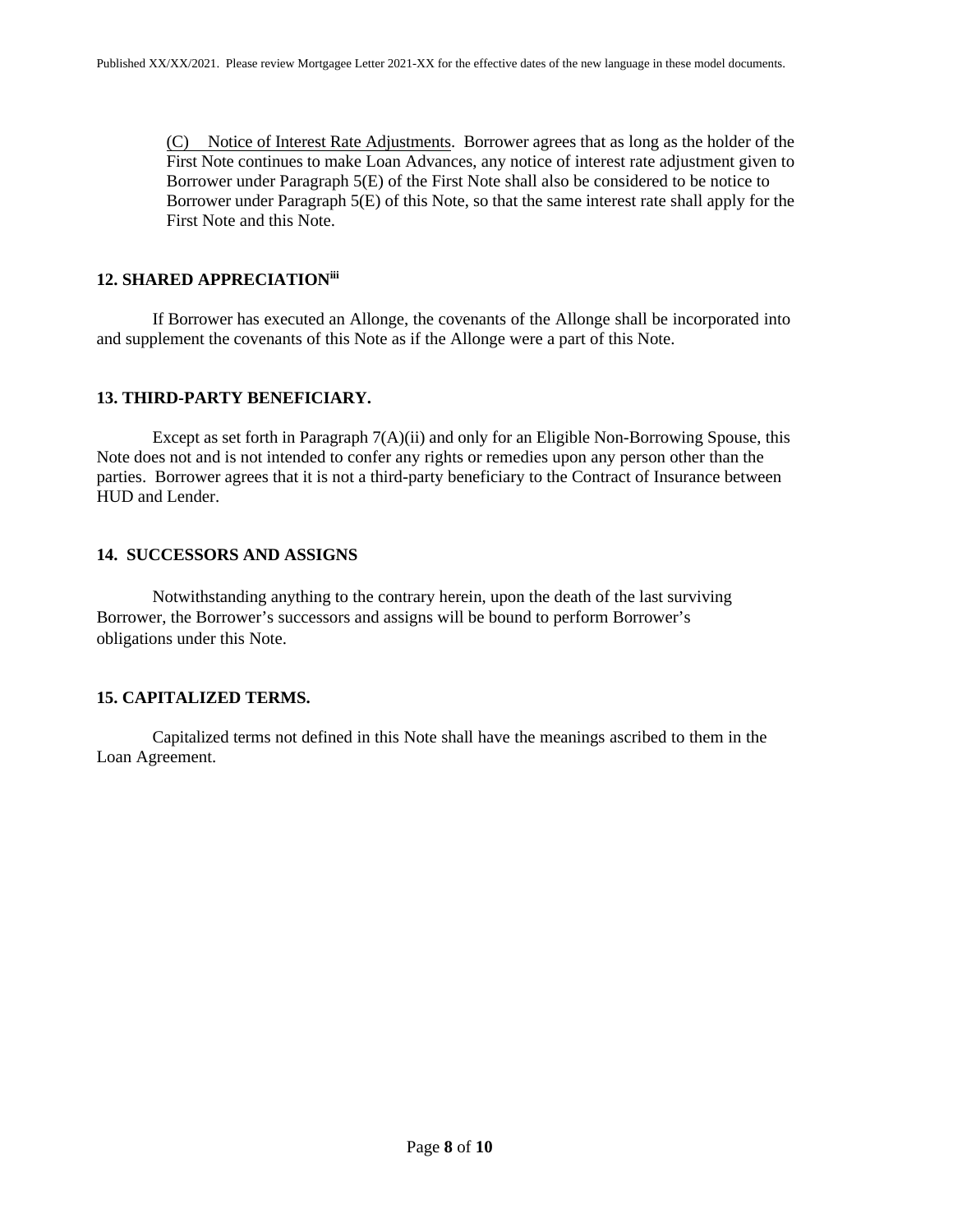BY SIGNING BELOW, Borrower accepts and agrees to the terms and covenants contained in this Note iv v

#### (SEAL)

### Borrower

### (SEAL)

#### Borrower

(a) Change Paragraph 5(A) to read:

(A)Change Date

The interest rate may change on the first day of  $, 20$ , and on the first day of each succeeding month.

(b) Change Paragraph 5(D) to read:

(D)Limit on Interest Rate

The interest rate will never increase above percent (%).

iii The paragraph may be omitted if the holder of the First Note does not offer a shared appreciation mortgage.

iv Include any required or customary form of authentication.

 $\gamma$  The model note is a multistate form which requires adaption for the following jurisdictions:

- (a) Alaska. Add the Borrower's Post Office address, if different from the Property Address.
- (b) Kansas. Delete "including reasonable and customary attorney's fees" from Paragraph 7(D).
- (c) Kentucky. Paragraph 7(D) should be changed to read: "If Lender has required immediate payment in full as described above, the debt enforced through sale of the Property may include \$500.00 for costs and expenses for enforcing this Note. Such

<sup>&</sup>lt;sup>i</sup> If there is more than one Borrower and both and or all Borrowers have a spouse, add as needed "and the spouse [Name], as determined by the law of the state in which the spouse [Name] and Borrower [Name] reside or the state of celebration, of the Borrower [Name] at the time of closing and who is not a Borrower.

ii The Model Adjustable Rate Second Note Form is designed for mortgages with interest rates that adjust annually, subject to annual and lifetime caps on increases. If the mortgage has interest rates that adjust monthly subject only to a lifetime cap, the following modifications to the Model Adjustable Rate Second Note Form are mandatory: